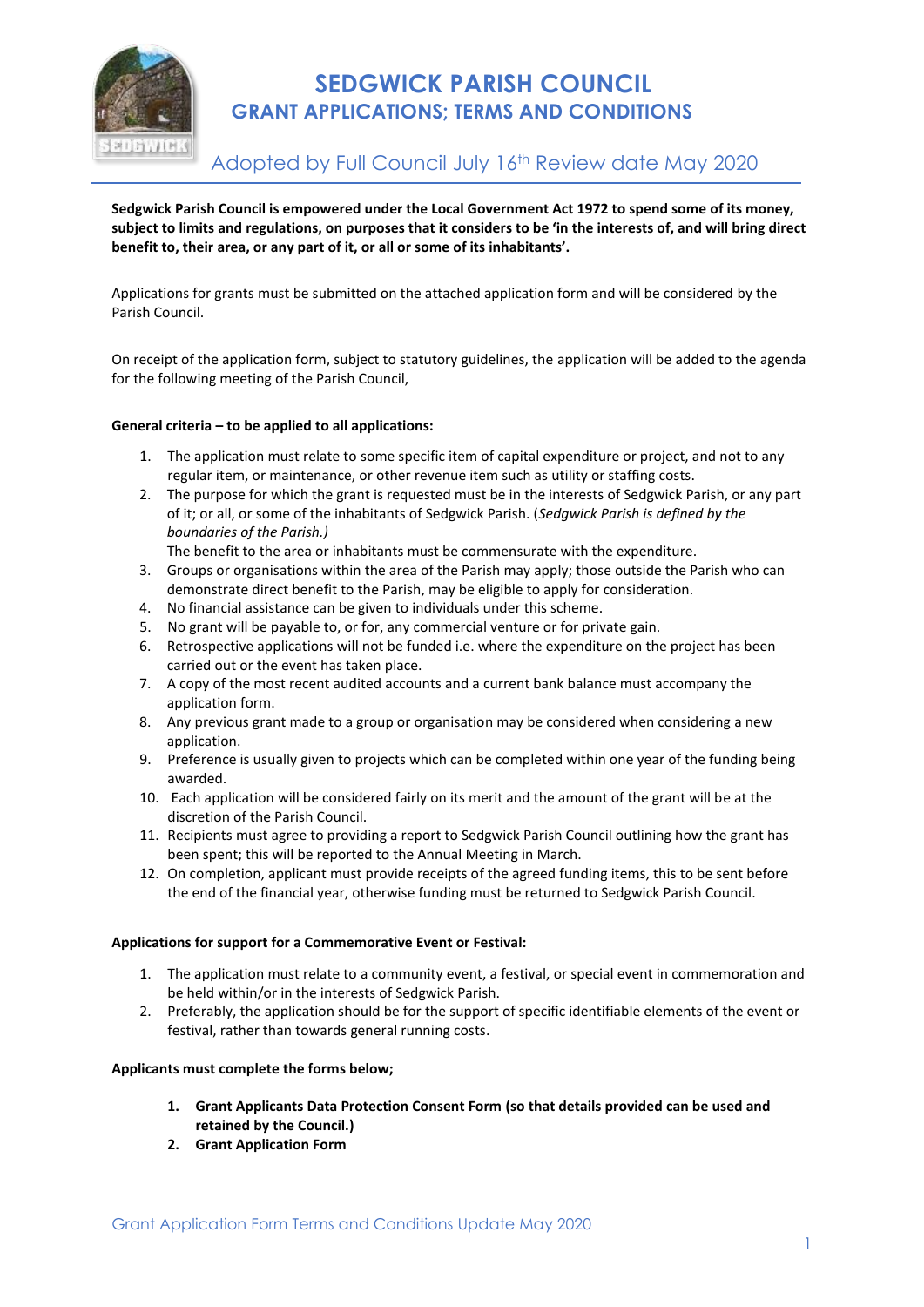

Adopted by Full Council July 16th Review date May 2020

# **GRANT APPLICANTS DATA PROTECTION CONSENT FORM**

**Your privacy is important to us but we would like to communicate with you to help us carry out our duties and let you know about our activities. To do this, we need your consent to hold and use your details. Please fill in your name, address and other contact information and confirm your consent by ticking the boxes below.**

If you are aged 13 or under your parent

| Name                 | or guardian should fill in their details<br>below to confirm their consent |
|----------------------|----------------------------------------------------------------------------|
| Address              |                                                                            |
|                      |                                                                            |
|                      |                                                                            |
|                      |                                                                            |
| <b>Email Address</b> |                                                                            |
| Telephone            |                                                                            |
| Signature            |                                                                            |
| Date                 |                                                                            |

You can grant consent to any or all of the purposes listed below as appropriate.

You can withdraw or change your consent at any time by contacting the clerk (Mrs Sylvia Roberts, The Nook, Levens, LA8 8PN) You can find out more about how we use your data from our "Privacy Notice" which is available from our website [www.sedgwickparishcouncil.org.uk](http://www.sedgwickparishcouncil.org.uk/)

Please confirm your consent below.

We may contact you to keep you informed about what is going on in the council's area, including news, events, meetings, clubs, groups and activities.

✓ **As a representative/official of a local group, we may use your details, as supplied to us, for example as a point of contact for that group**

- $\square$  We may use your name and contact details in our newsletters, or on our website, or on our Facebook page
- $\square$  We may use your photograph in our newsletters, or on our website, or on our Facebook page
- $\Box$  Other please state:

#### Keeping in touch:

 $\square$  Yes please, I would like to receive communications by email Yes please, I would like to receive communications by telephone  $\square$  Yes please, I would like to receive communications by post

Grant Application Form Terms and Conditions Update May 2020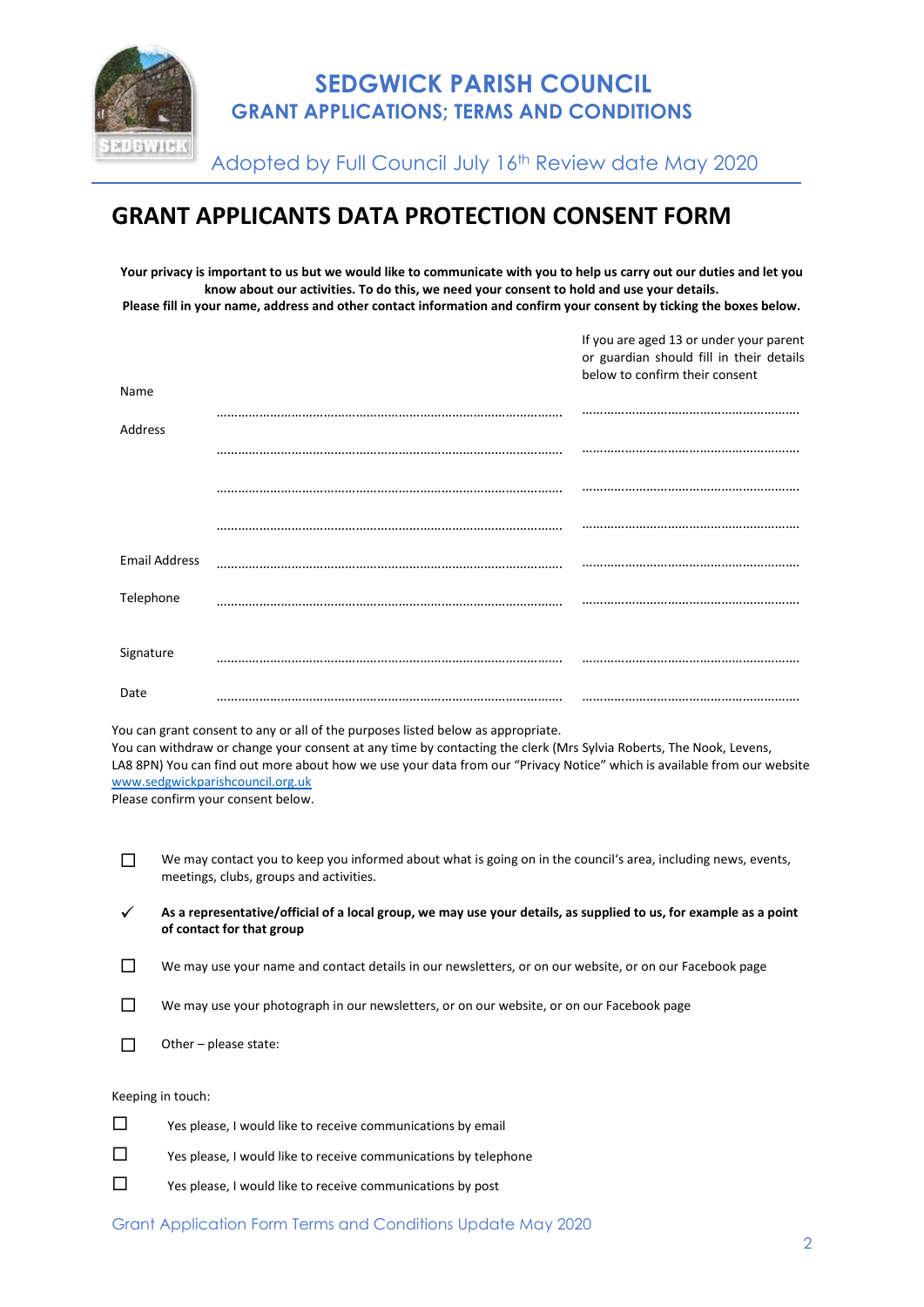

# **SEDGWICK PARISH COUNCIL GRANT APPLICATIONS; TERMS AND CONDITIONS**

**ADDWERE Adopted by Full Council July 16<sup>th</sup> Review date May 2020** 

### **Sedgwick Parish Council Grant Application Form**

| 1.  | Name of Group / Organisation  |
|-----|-------------------------------|
|     |                               |
|     |                               |
|     |                               |
| -2. | <b>Correspondence Address</b> |

**E-mail**

*.*

**Telephone**

**3. What are the main activities of your Group / Organisation?**

| Describe the project for which funding is required (Include: The projected time scale and who will |
|----------------------------------------------------------------------------------------------------|
| benefit from the project)                                                                          |

*Note : Please attach any action plans, estimates or supporting information which you may have.*